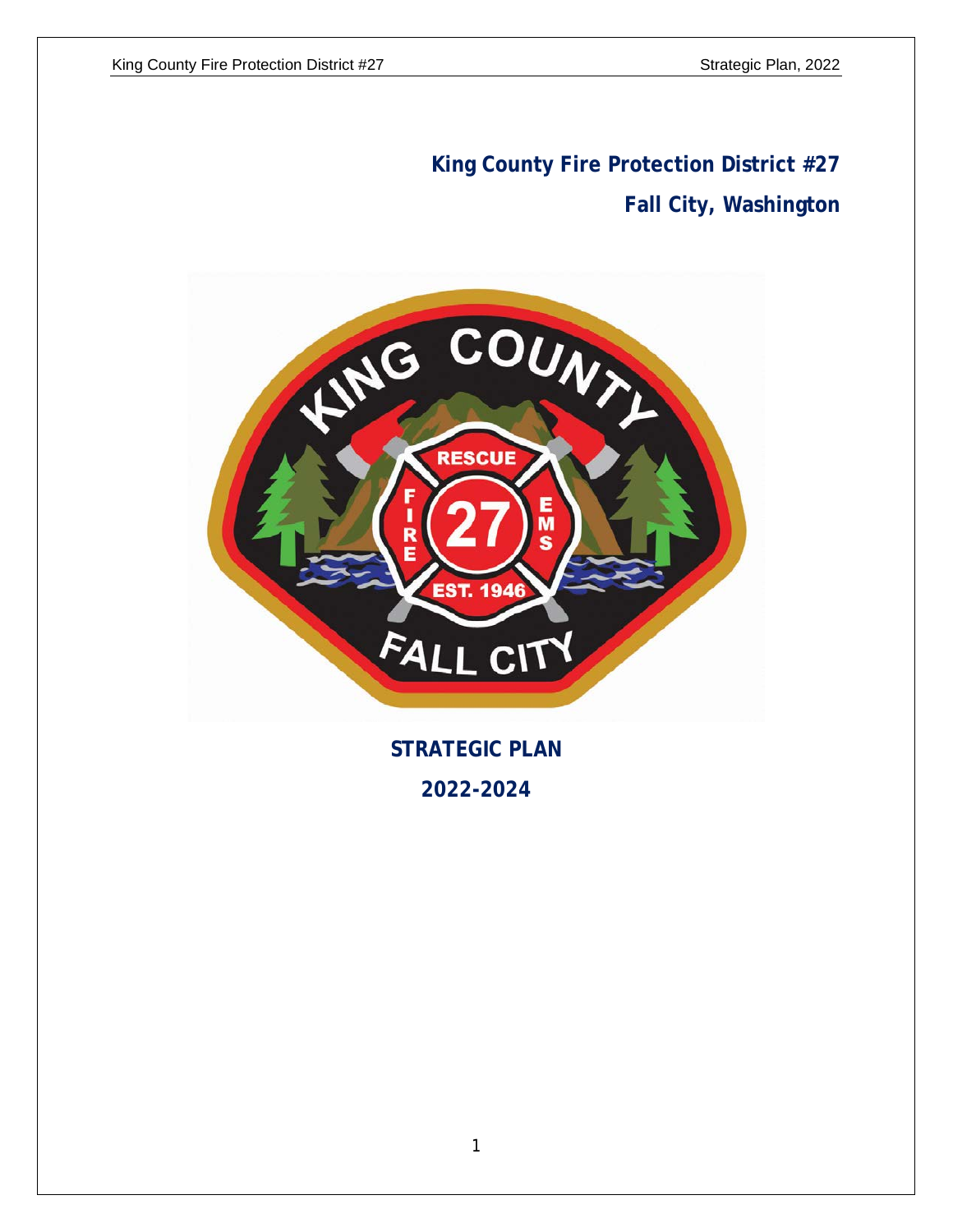# TABLE OF CONTENTS

| Mission, Vision, and Values<br><b>Mission</b>                                | 3<br>3 |
|------------------------------------------------------------------------------|--------|
| Vision                                                                       | 3      |
| Values                                                                       | 3      |
| <b>Environmental Scan</b><br><b>Explaination of Survey and SWOT Analysis</b> | 4<br>4 |
| <b>Summary of SWOT Analysis</b>                                              | 4      |
| Summary of Community Survery Results                                         | 5      |
| <b>Definition of Terms</b>                                                   | 5      |
| <b>Strategic Plan</b><br>Initiative 1: Funding Initiatives                   | 6<br>6 |
| Initiative 2: Operational Planning/Policy and Procedures                     | 7      |
| Initiative 3: Training Standards/Professional Standards                      | 8      |
| Initiative 4: Interoperability with Allied Agencies                          | 9      |
| Initiative 5: Community Outreach                                             | 10     |
| Letter from the Union                                                        | 11     |
| Letter from the Fire Chief                                                   | 12     |
| Appendix A - Resolution Adopting Plan                                        | 13     |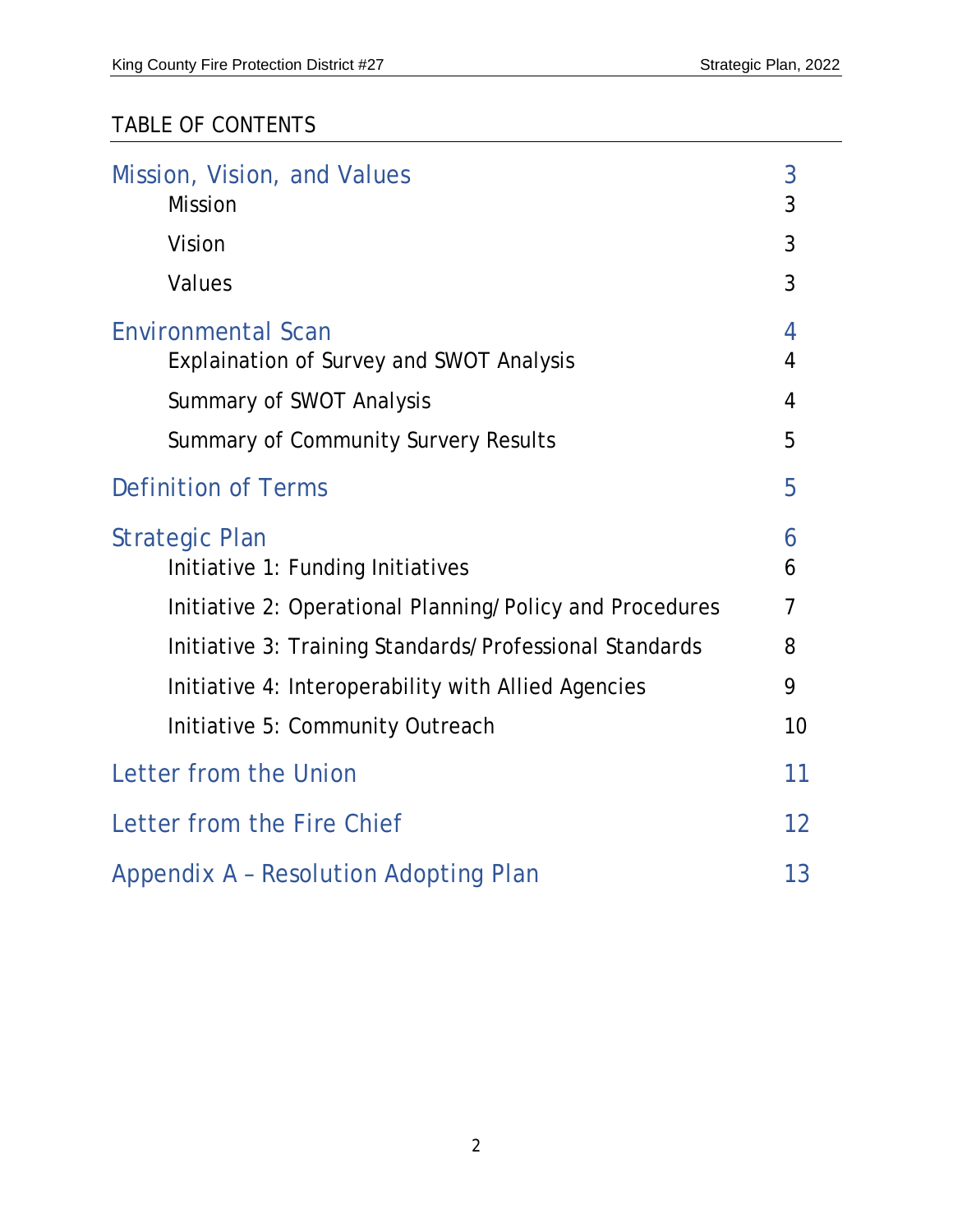### Mission, Vision, and Values

#### **King County Fire Protection District #27**

#### **Mission Statement**

#### **To Protect the Fall City Community by creating a safe community served by a professional and courteous team that strives to be prepared for any emergency.**

A Mission Statement is a brief articulation of a unifying purpose for an organization and the direction in which it intends to move. Mission Formulation requires that the organization thoroughly examine its vision and itself, then answer four questions and identify its distinctive competence.

- 1. What does the organization do? That is, what customer needs or wants does it meet?
- 2. Who is the organization in business to serve?
- 3. How do we go about fulfilling these wants and needs?
- 4. Why does the organization exist?

### **Vision Statement**

### **We strive towards a progressive, innovative, and dynamic fire district committed to delivering its services to the Fall City Community**

This is a collaborative effort between management and labor to envision when the organization will be in the future.

#### **Values Statement**

### **We are putting our community first with Integrity, Dedication, and Respect.**

Values that are widely shared among organizational members constitute organizational values and, as they become solidified and organized, these organizational values become the foundation of the organization's culture.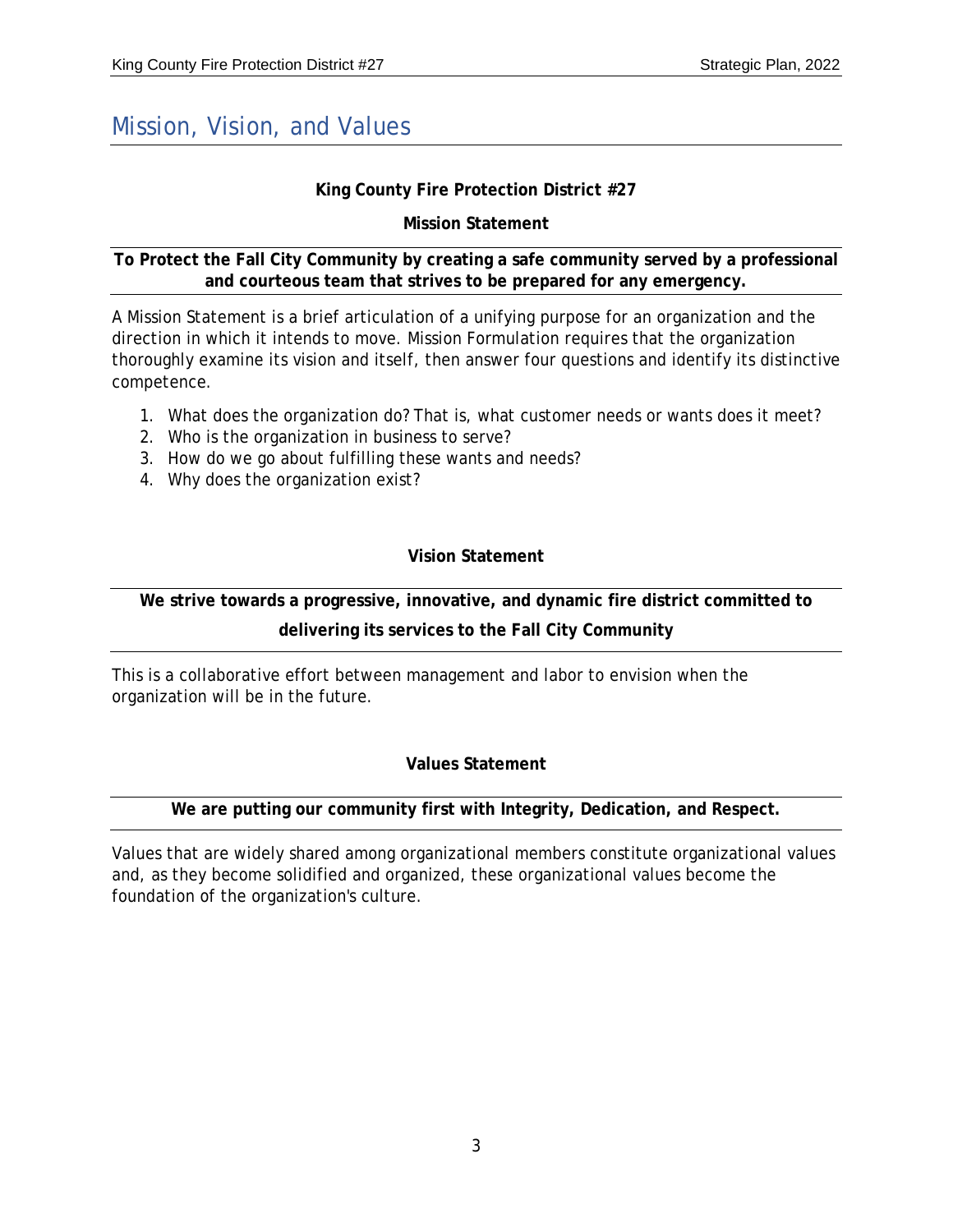### Environmental Scan

In order to properly formulate our strategic initiatives, it was essential to include both our external and internal customers. As a Fire District, we had feedback from our citizens (external customers) through a community survey that examined our current performance state and asked what improvements and future concerns need to be looked at to strengthen the Fire District. The District membership (internal customers) was asked to analyze the organization's strengths, weaknesses, opportunities, and threats (SWOT analysis). Both our external and internal customers identified many of the same areas of concern which allows the District to focus on the primary initiatives of this strategic plan.

#### **A SWOT analysis meaning**

**Strengths**: identify the organization's capability of providing the services requested by customers. The organization needs to make certain that its strengths are consistent with the issues it faces. Programs that do not match organizational strengths should be reviewed to evaluate the return on precious staff time.

**Weaknesses:** Organizational weaknesses, or lack of performance, are also an important environmental scan element. In order to move forward, the organization must honestly identify the issues that have created barriers to success in the past. Weak areas needing improvement are not the same challenges, which will be identified later, but rather those day-to-day issues and concerns that may slow or inhibit progress.

**Opportunities:** An organization's opportunities and threats are generally derived from the external environment. Opportunities are focused on existing services and on expanding and developing new possibilities inside and beyond the traditional service area.

**Threats:** There are conditions in the external environment that are not under the organization's control. The identification of these conditions allows the organization to develop plans to mitigate or respond when a threat becomes an obstacle. By recognizing these challenges early, an organization can hopefully anticipate, react, and minimize the impacts of various threats and challenges, before they become overwhelming.

#### **Summary of SWOT Analysis:**

- **Strengths:**  Leadership, Moral, New Equipment, Community Interaction, young department, volunteer program, training
- **Weakness**  Training, Funding, Community Involvement, young department, volunteer expectations, lack of health and wellness
- **Opportunities**  Shared Staffing, Training Consortium, ESR-BC, Community Outreach, Interaction with other agencies
- **Threats**  Stable Funding, Training Opportunities, Political Climate, Lack of Community Involvement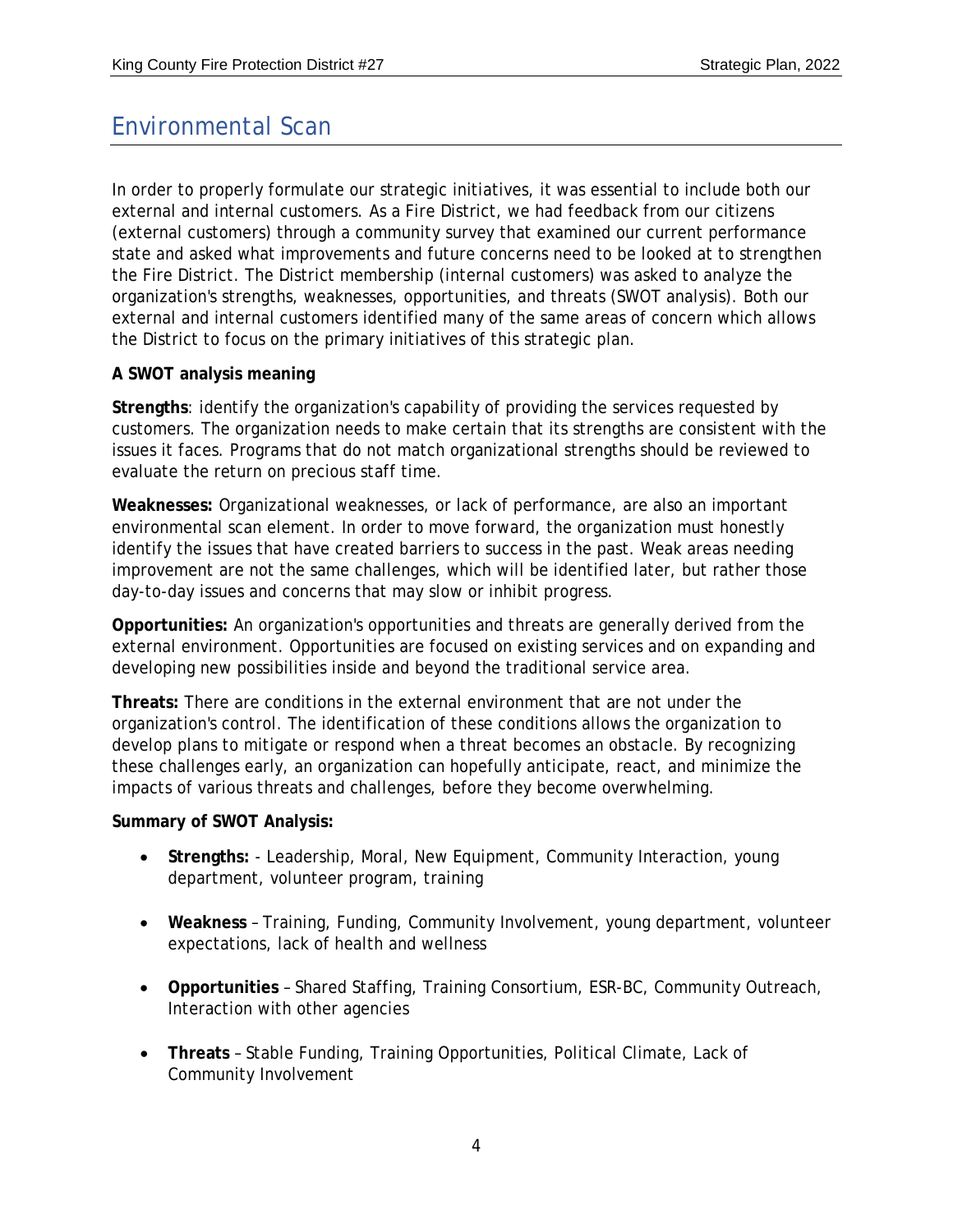**Summary of Community Survey Results:**

- Some of the main concerns are continued funding of the District and funding sources.
- Updating of equipment and capital assets.
- Having highly trained personnel
- Continued to increase training of personnel
- Recruitment/Retention of Personnel
- Community involvement and information about the fire district to the residents.

The external customer survey and internal customer (SWOT analysis) results showed that funding was a top concern. The forward movement of the department does depend a lot upon the financial stability of the fire district.

## Definition of Terms

Six main components to a strategic plan include Initiatives, Goals, Objectives, Critical Tasks, and Outcomes or Performance Indicators. For purposes of this plan, they are defined as follows:

- **Initiative –** The largest overarching element of a strategic plan is a broad enterprise where the District may have multiple areas of focus.
- **Goal -** A smaller component of and subordinate to an initiative, a goal is focused on one particular area but is still general in nature. If all of the goals under an initiative have been accomplished, the initiative will have been achieved.
- **Objective –** A smaller component of and subordinate to a goal, an objective is usually defined as specific, measurable, action-oriented, realistic, and time-sensitive. If all objectives under a goal are accomplished, the goal will have been accomplished.
- **Critical task -** The smallest component of a strategic plan, critical tasks are the immediate (within 90 days) action steps needed to meet an objective or a goal. Not all goals or objectives have critical tasks.
- **Outcome Statement -** The description of the desired result of a goal or objective once accomplished.
- **Performance Metric –** The description of measurable improvement of a goal or objective once accomplished.

*Timelines are also listed with each objective as follows: Critical tasks (to be completed in 90 days), Short-term (more than 90 days but less than one year), Mid-term (greater than one year but less than three years), and Long-term (greater than three years, but not longer than five years). These timelines are listed after the objectives. The initiative manager is responsible for tracking that initiative's progress. Each objective also has a task team responsible for coordinating the effort to implement that objective.*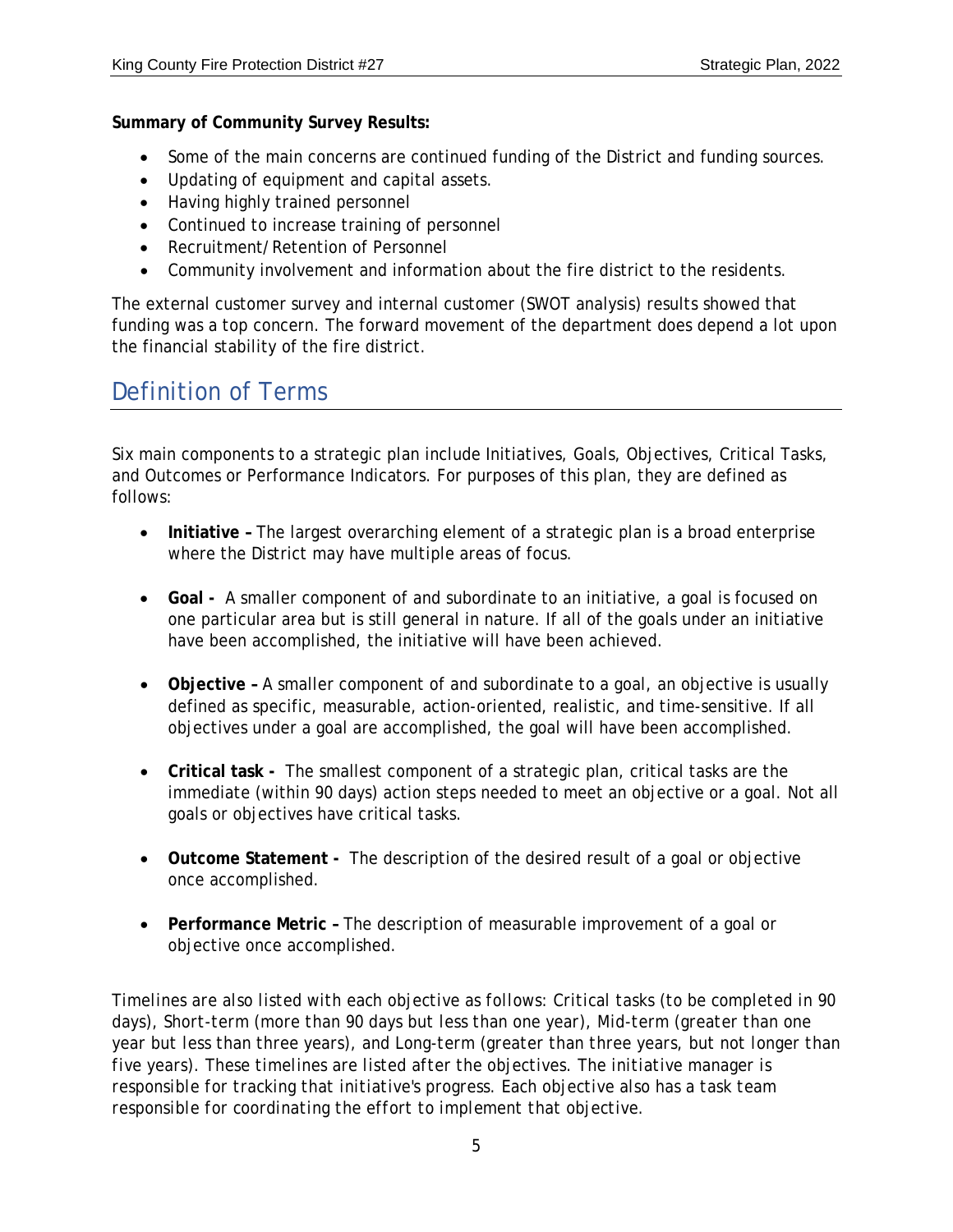# Strategic Plan

| Initiative 1: Funding Initiatives                        |                                                                                                                                    |                                                                                                           |                                                                                |  |  |
|----------------------------------------------------------|------------------------------------------------------------------------------------------------------------------------------------|-----------------------------------------------------------------------------------------------------------|--------------------------------------------------------------------------------|--|--|
| Initiative Manager(s): FireChief                         |                                                                                                                                    |                                                                                                           |                                                                                |  |  |
| Goal: 1A                                                 |                                                                                                                                    |                                                                                                           | Stabilize sustainable revenues (before the expiration of the M&O levy in 2024) |  |  |
|                                                          |                                                                                                                                    | 1. Determine the feasibility, options, and potential revenues generated by<br>alternative revenue sources |                                                                                |  |  |
|                                                          | Contingency planning if primary goals are not successful<br>2.                                                                     |                                                                                                           |                                                                                |  |  |
|                                                          | 3.<br>The continual search for grants and outside funding for equipment, programs, and<br>capital purchases                        |                                                                                                           |                                                                                |  |  |
| Objectives                                               | Responsible: Board of Fire<br>Timeline: Short-term Task<br>Commissioners                                                           |                                                                                                           |                                                                                |  |  |
|                                                          | Outcome 1: Identifying the best funding options and implementing options before<br>the end of the M&O expiring in 2024.            |                                                                                                           |                                                                                |  |  |
|                                                          | Outcome 2: Identifying Contingency Plans if primary options are not successful                                                     |                                                                                                           |                                                                                |  |  |
|                                                          | Outcome 3: Grants and outside funding for equipment, programs, and capital<br>purchases, decreasing the operational budget strain. |                                                                                                           |                                                                                |  |  |
| Goal: 1B<br>Identify sustainable future staffing options |                                                                                                                                    |                                                                                                           |                                                                                |  |  |
|                                                          | 1. Quantify the financial and operational impacts of any future positions                                                          |                                                                                                           |                                                                                |  |  |
| Objectives                                               |                                                                                                                                    | Responsible: Fire Chief                                                                                   | Timeline: Mid-Term                                                             |  |  |
|                                                          |                                                                                                                                    | accomplished based on the funding and operation needs of the District.                                    | Outcome: Before approving additional positions, an assessment would need to be |  |  |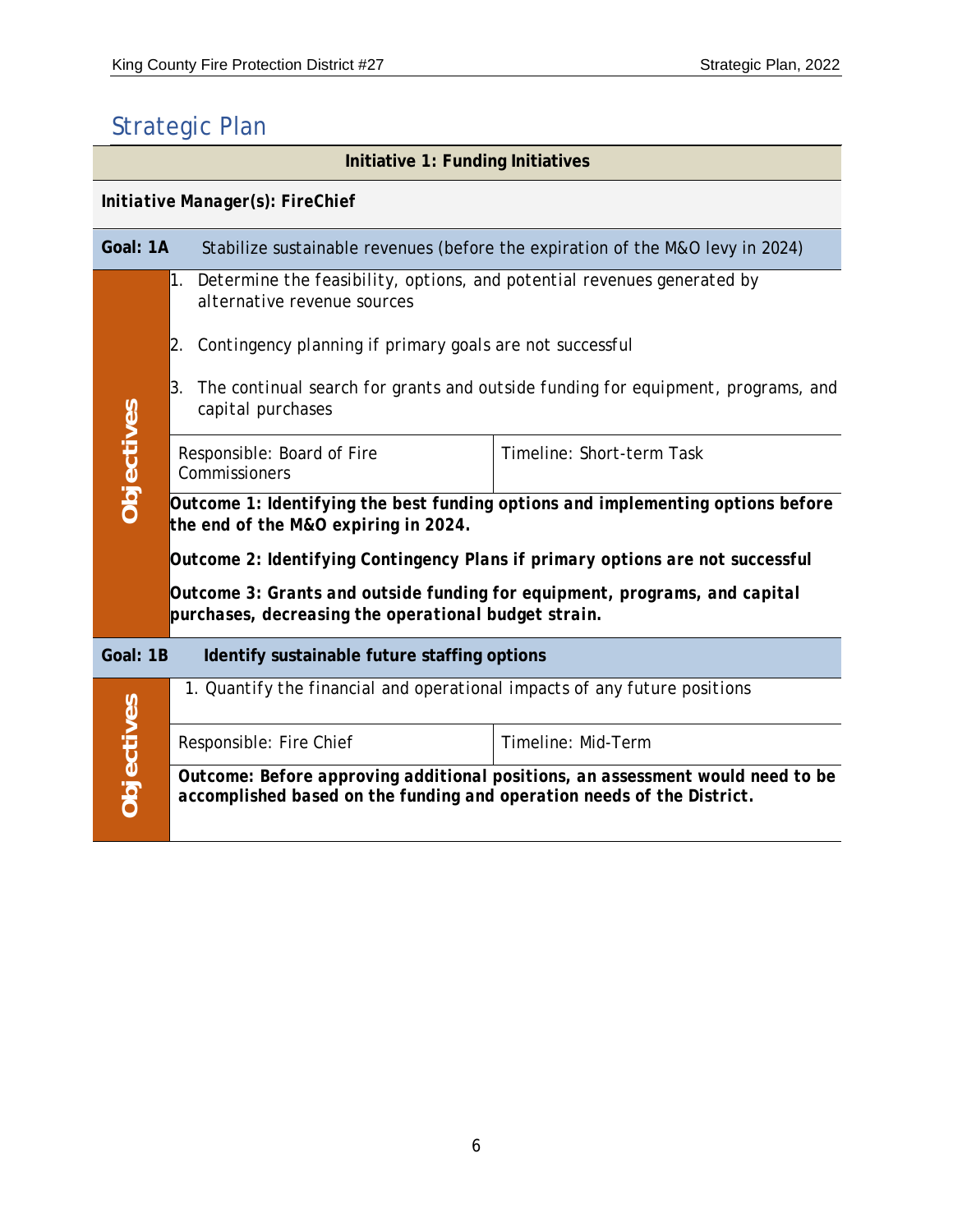### **Initiative 2: Operational Planning/Policy & Procedure** *Initiative Manager(s): Fire Chief*  **Goal: 2A Operational planning that guides the District throughout the year.** 1. *Create Operational plans that allow the District guidance on short and long-term goals and projects.* Objectives **Objectives** Timeline: Continual Responsible: Board of Fire Commissioners and L&M Committee *Outcome: Allows the District to monitor the progress of goals and objectives within the Strategic Plan with continual planning of setting future goals and objectives.*  **Goal: 2B Policy and Procedures of the District***.* 1. *The continued development of policy and procedures implementation due to current codes, standards, and laws.* 2. *Review of current Policy and Procedures annually to update if needed*  Responsible: Board of Fire Timeline: By the end of 2023 Commissioners / L&M Committee Objectives **Objectives** *Outcome 1: Development of Policy and Procedures to reduce the liability of the District and to have written standards within the District. Outcome 2: Provides written direction to the Board of Fire Commissioners, Administration, and Field Staff. Outcome 3: To make sure that all current Policy and Procedures are updated to reduce the liability within the District.*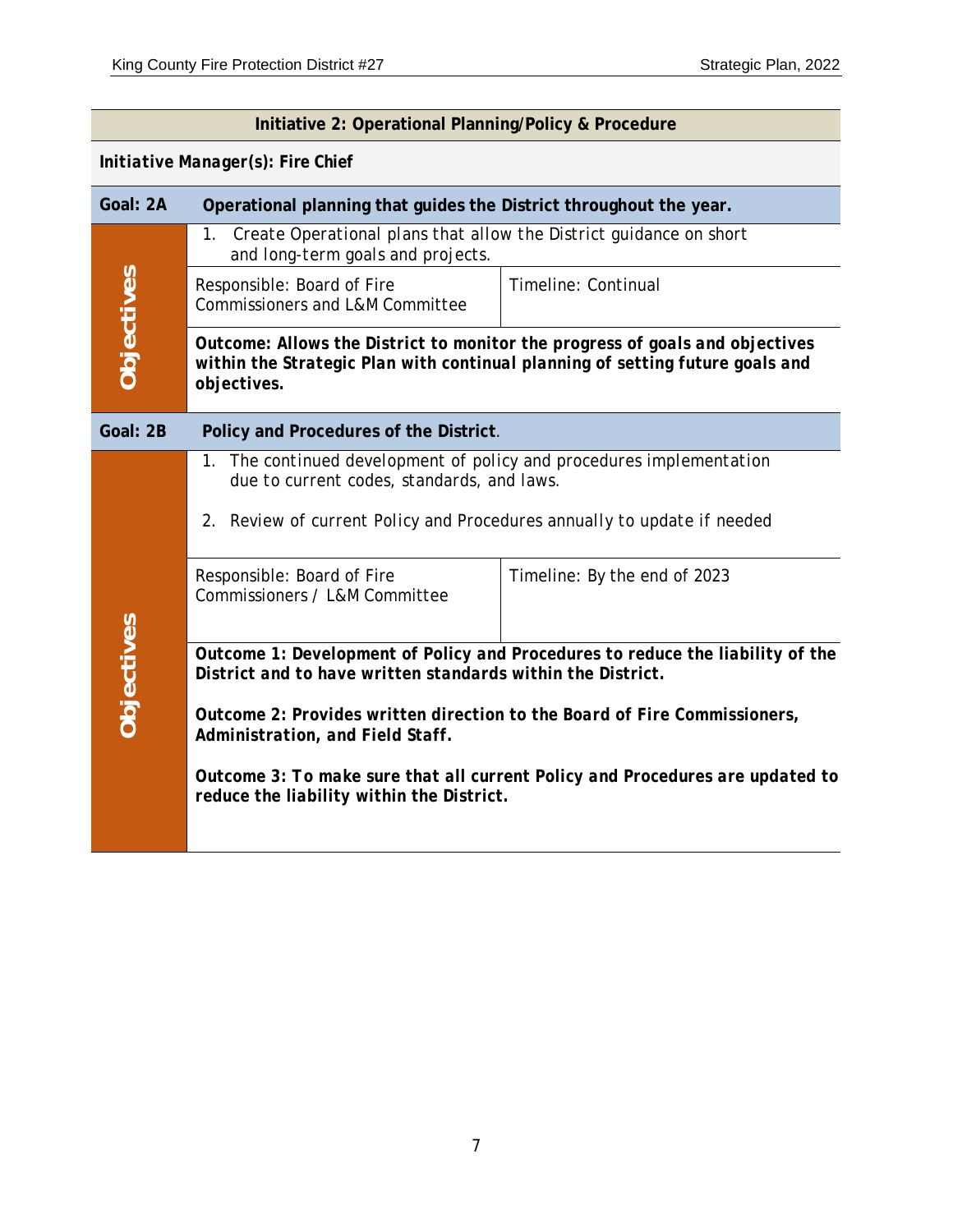|                                                                                                                   | Initiative 3: Training Standards/Professional Development                                                                                               |                                                                        |  |  |
|-------------------------------------------------------------------------------------------------------------------|---------------------------------------------------------------------------------------------------------------------------------------------------------|------------------------------------------------------------------------|--|--|
| Initiative Manager(s): Deputy Fire Chief                                                                          |                                                                                                                                                         |                                                                        |  |  |
| Implement an effective and efficient Fire/EMS Training Program for career and<br>Goal: 3A<br>volunteer personnel. |                                                                                                                                                         |                                                                        |  |  |
|                                                                                                                   | 1. Continued effort for a standardized training program for both<br>career and volunteer members of the fire department.                                |                                                                        |  |  |
|                                                                                                                   | Evaluate different training program opportunities for all district<br>2.<br>members                                                                     |                                                                        |  |  |
|                                                                                                                   | 3. Evaluate the Volunteer Recruit Academy training and sign-off<br>program to increase the operational readiness of the volunteer<br>program.           |                                                                        |  |  |
| Objectives                                                                                                        | Responsible: L&M<br><b>Committee/Volunteer Members</b>                                                                                                  | Timeline: Short Term                                                   |  |  |
|                                                                                                                   | Outcome 1: Required annual training for all volunteer and career personnel is<br>met every year.                                                        |                                                                        |  |  |
|                                                                                                                   | Outcome 2: Identify additional training needs for the future in order to have a<br>successful training program for all district members.                |                                                                        |  |  |
|                                                                                                                   | Outcome 3: Continual improvement of the Volunteer Recruit Academy to create<br>a standard for all of our volunteers to be highly trained and successful |                                                                        |  |  |
| Goal: 3B<br>department                                                                                            | Create a Professional Development Program (PDP) for all members of the                                                                                  |                                                                        |  |  |
|                                                                                                                   | 1.<br>of the effectiveness and updates of the PDP                                                                                                       | Research best practices, standards, and curriculums and the evaluation |  |  |
|                                                                                                                   | Develop a budget for the initial and ongoing PDP for personnel<br>2.                                                                                    |                                                                        |  |  |
|                                                                                                                   | Develop a mentorship program and continued education for a PDP<br>3.                                                                                    |                                                                        |  |  |
| <b>Objectives</b>                                                                                                 | Responsible: L&M Committee                                                                                                                              | Timeline: By mid-year 2023                                             |  |  |
|                                                                                                                   | Outcome 1: Identify a contemporary and valid PDP for official adoption.                                                                                 |                                                                        |  |  |
|                                                                                                                   | Outcome 2: Funding to support PDP needs of personnel                                                                                                    |                                                                        |  |  |
|                                                                                                                   | Outcome 3: A mentorship program that allows future firefighters/officers<br>succession planning within the District.                                    |                                                                        |  |  |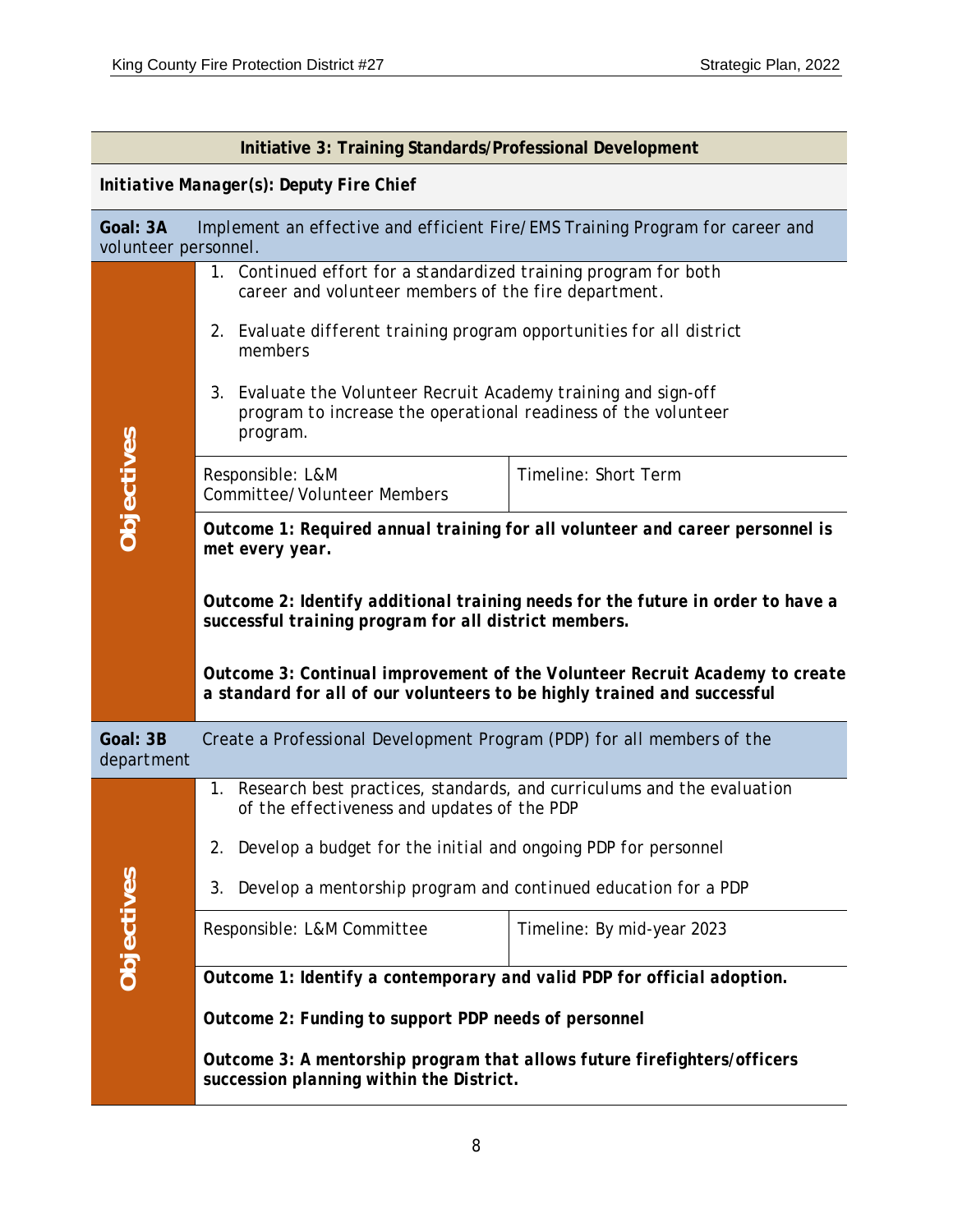| Initiative 4: Interoperability with Allied Agencies |                                                                                                                                                                       |                              |  |  |  |
|-----------------------------------------------------|-----------------------------------------------------------------------------------------------------------------------------------------------------------------------|------------------------------|--|--|--|
| Initiative Manager(s): Deputy Fire Chief            |                                                                                                                                                                       |                              |  |  |  |
| Goal: 4A                                            | Identify and Explore Regionalization options.                                                                                                                         |                              |  |  |  |
|                                                     | 1. Begin informal/exploratory efforts for intergovernmental<br>partnerships with neighboring jurisdictions.                                                           |                              |  |  |  |
| Objectives                                          | Responsible: Deputy Fire Chief                                                                                                                                        | Timeline: By the end of 2025 |  |  |  |
|                                                     | Outcome 1: Would identify or eliminate potential agencies from<br>considerations.                                                                                     |                              |  |  |  |
|                                                     | Outcome 2: Would allow partnerships for training opportunities                                                                                                        |                              |  |  |  |
|                                                     | Outcome 3: Would strengthen relations with other agencies to benefit all<br>involved.                                                                                 |                              |  |  |  |
| Goal: 4B<br>Evaluation of Shared Staffing program   |                                                                                                                                                                       |                              |  |  |  |
| Objectives                                          | 1. Evaluation of the Shared Staffing Program to look at any possible<br>modifications or expansions of the program                                                    |                              |  |  |  |
|                                                     | Responsible: L&M Committee                                                                                                                                            | Timeline: By the end of 2023 |  |  |  |
|                                                     | Outcome: Strengthen shared staffing opportunities to benefit all agencies<br>involved by evaluating the current program and looking at any improvements<br>if needed. |                              |  |  |  |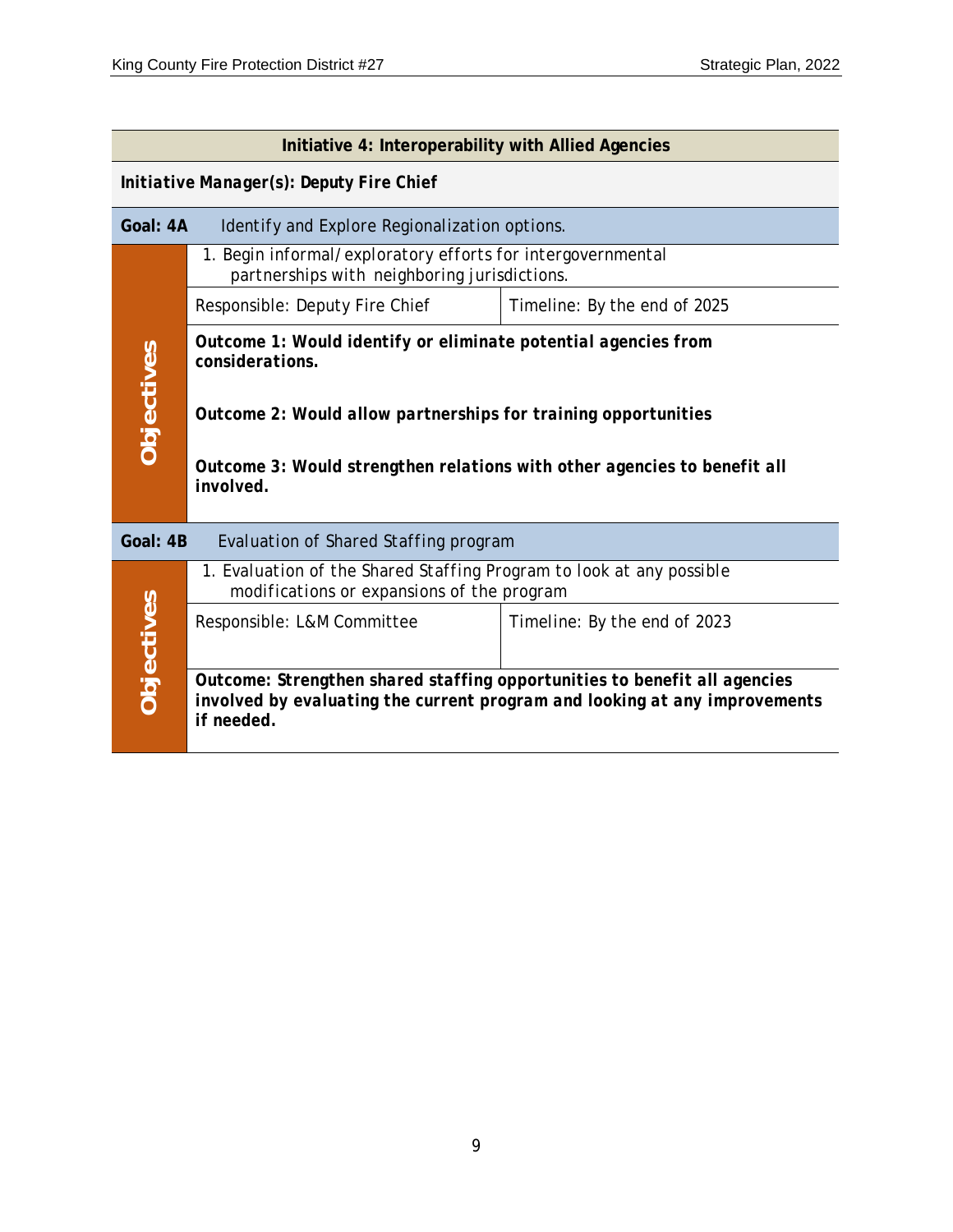| Initiative 5: Community Outreach                           |                                                                                                                                                                                                                                                                                                                                                   |                                                                               |  |  |
|------------------------------------------------------------|---------------------------------------------------------------------------------------------------------------------------------------------------------------------------------------------------------------------------------------------------------------------------------------------------------------------------------------------------|-------------------------------------------------------------------------------|--|--|
| Initiative Manager(s): Fire Chief                          |                                                                                                                                                                                                                                                                                                                                                   |                                                                               |  |  |
| Goal: 5A                                                   | Identify and Explore Community Outreach Programs.                                                                                                                                                                                                                                                                                                 |                                                                               |  |  |
|                                                            | Improve community involvement by exploring programs and<br>1.<br>events within the community that the Fire District can<br>participate.<br>Make sure that the community is aware of our programs and<br>2.<br>events.                                                                                                                             |                                                                               |  |  |
|                                                            | Responsible: Fire Chief                                                                                                                                                                                                                                                                                                                           | Timeline: By the end of 2023                                                  |  |  |
| <b>Objectives</b>                                          | Outcome 1: Increase relations with outreach programs, like CERT, BSA, GSA, or<br>any programs that increase the Fire Districts' relationship with the<br>community.<br>Outcome 2: Look at a fire department community newsletter or put articles<br>into the Fall City Community newsletter on events or accomplishments of the<br>fire district. |                                                                               |  |  |
| Goal: 5B<br>Improve public education and delivery programs |                                                                                                                                                                                                                                                                                                                                                   |                                                                               |  |  |
| Objectives                                                 | 1. Evaluate and conduct a needs assessment on public education and target<br>audience within the District.<br>Develop an annual budget to be able to fund public education programs<br>2.                                                                                                                                                         |                                                                               |  |  |
|                                                            | Responsible: Officers                                                                                                                                                                                                                                                                                                                             | Timeline: By mid-2023                                                         |  |  |
|                                                            | and community risk reduction.                                                                                                                                                                                                                                                                                                                     | Outcome: Increase the public awareness of fire prevention, injury prevention, |  |  |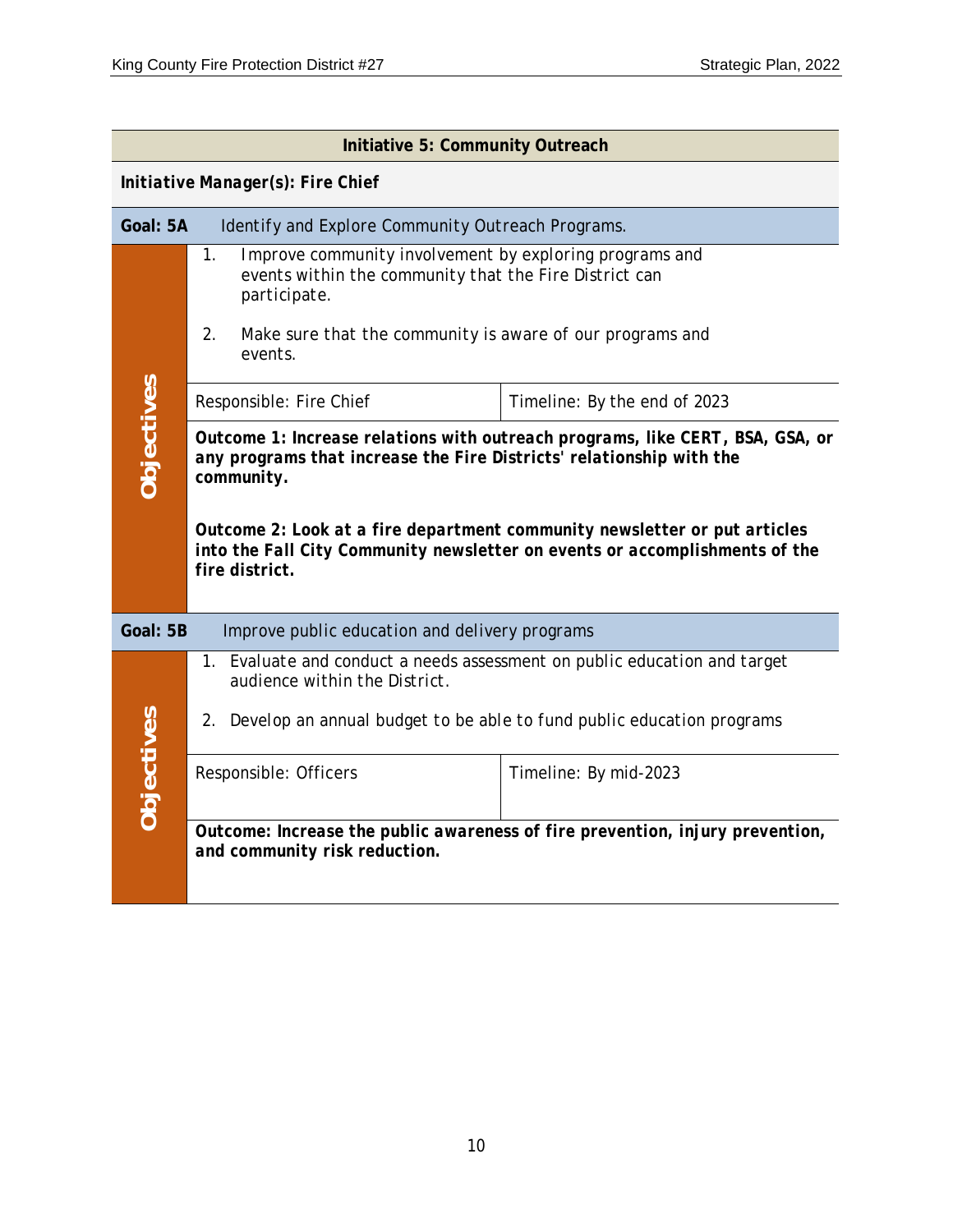### Letter from the Union



### **Fall City Professional Firefighters** IAFF Local 2878

March 9, 2022

Citizens of King County Fire District 27, Chief Culp, and Board of Commissioners

The members of IAFF Local 2878, who work in Fall City, would like to acknowledge the positive steps being taken to improve our organization through this strategic plan as proposed. Our members have a strong interest in the success of our organization for many reasons. Of course, we are employed here, but our investment in our community goes well beyond a personal financial outlook. All of your professional firefighters within KCFD27 began as volunteers. They all developed a passion for this trade, whether it was something they knew they wanted from the start, or along the way they discovered the enjoyment of helping people and simply chose to take a chance at making this their vocation.

We believe in a progressive fire district that strives to put its community first through training and education of the firefighters that serve you. We are stakeholders on several levels and have a vested interest in the long-term health of the fire district. We have demonstrated this with our daily efforts to provide high-quality care and service to our community and have repeatedly led the way on larger projects when the district was in need of community support for essential funding issues. We appreciate the opportunity in providing input on this plan and view it as a step towards improving cohesiveness of our interdependent relationship.

Firefighting is a blue-collar trade that requires hours of competent training in order to remain sharp in skill and ready to serve. Being that we are dedicated and proud to serve the citizens of Fall City and our district, we will continue to support any direction our district takes that is progressive, pro-training, and helps us all fulfill our mission to the oath we swore. The strategic plan put forth by the Fire Chief, is a step in the right direction that provides an outline that allows us to remain progressive as we focus on the future. Your Fall City Professional Firefighters IAFF Local 2878 support this strategic plan.

Dane Brookshear IAFF Local 2878 Vice President

Parker McKinnon IAFF Local 2878 **Shift Representative**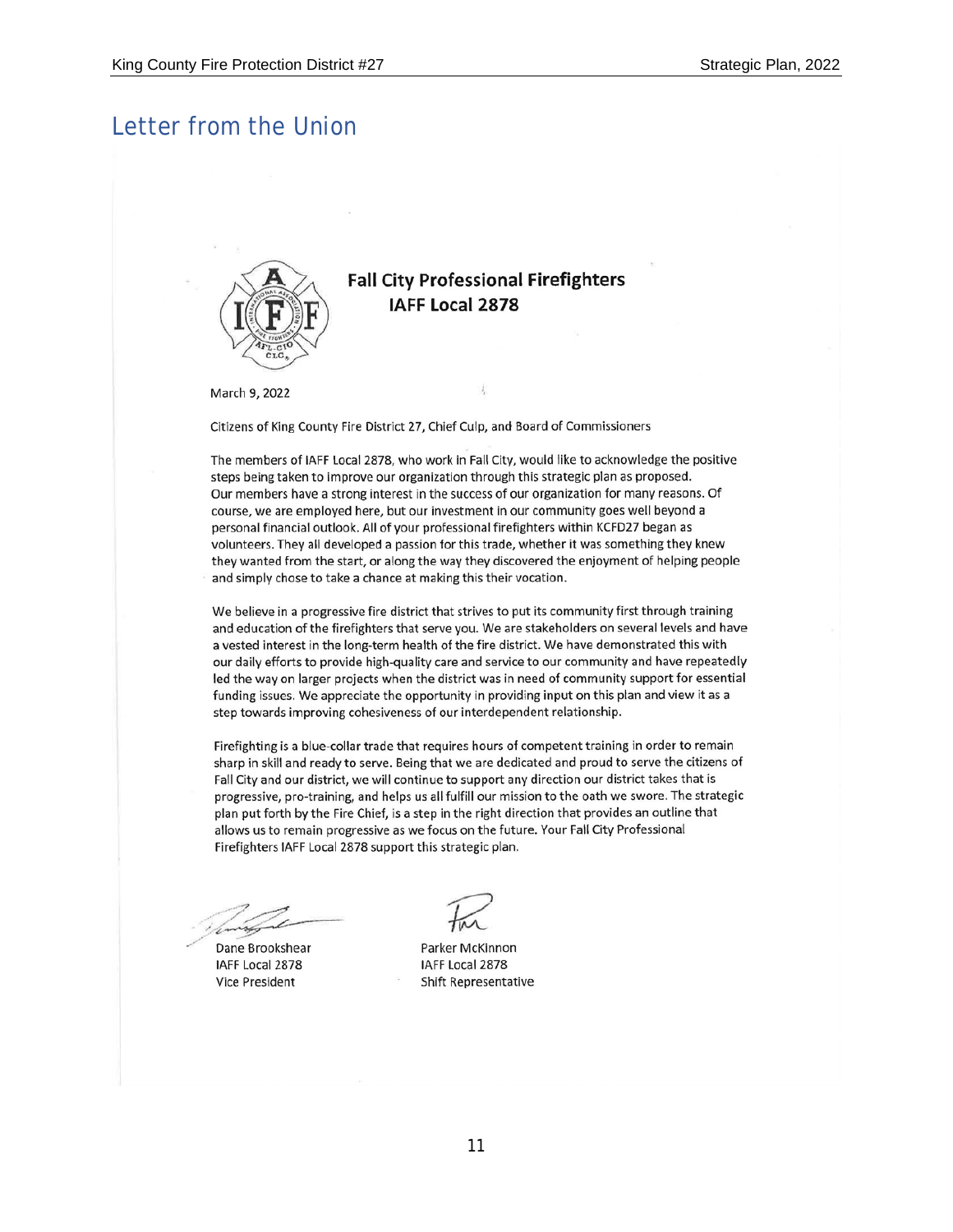### Letter from the Fire Chief



King County Fire Protection District #27 4301-334TH PL S.E. 0 P.O. BOX 609 0 FALL CITY, WA 98024

OFFICE: (425) 222-5841 0 FAX: (425) 222-4566 www.king27fire.com

March 14, 2022

To the Citizens of the Fall City Fire District, Board of Commissioners, and Members;

As the Fire Chief of King County Fire Protection District 27, the work that went into this Strategic Plan will guide our Fire District for the next three years. Thank you to our community and our membership for their involvement in the Strategic Planning process. This process is essential to the continued movement of the District to focus on specific goals and their outcomes. The goals and outcomes identified will allow us to be financially stable, continue an increase in our members' professional development and training, and increase our visibility within the community.

Over the past year, we have begun a journey that will lead us to a new future. Part of this journey was identifying our Mission, Vision, and, Values Statements. Our vision is to be a progressive, innovative, and dynamic fire district committed to delivering its services to the Fall City Community. In doing so, it is up to us to have goals and outcomes that explain how we will approach the Fall City Community for their continued support. As quoted by Pete Johnson, "Strategy is a style of thinking, a conscious and deliberate process, an intensive implementation system, the science of insuring future success."

Thanks to the Board of Fire Commissioners, our career and volunteers members, and the community members for their participation and support because without everyone involved, we would fail. The exciting part is to take this Strategic Plan and make it a reality.

Sincerely,

Alton Brian Culp Fire Chief